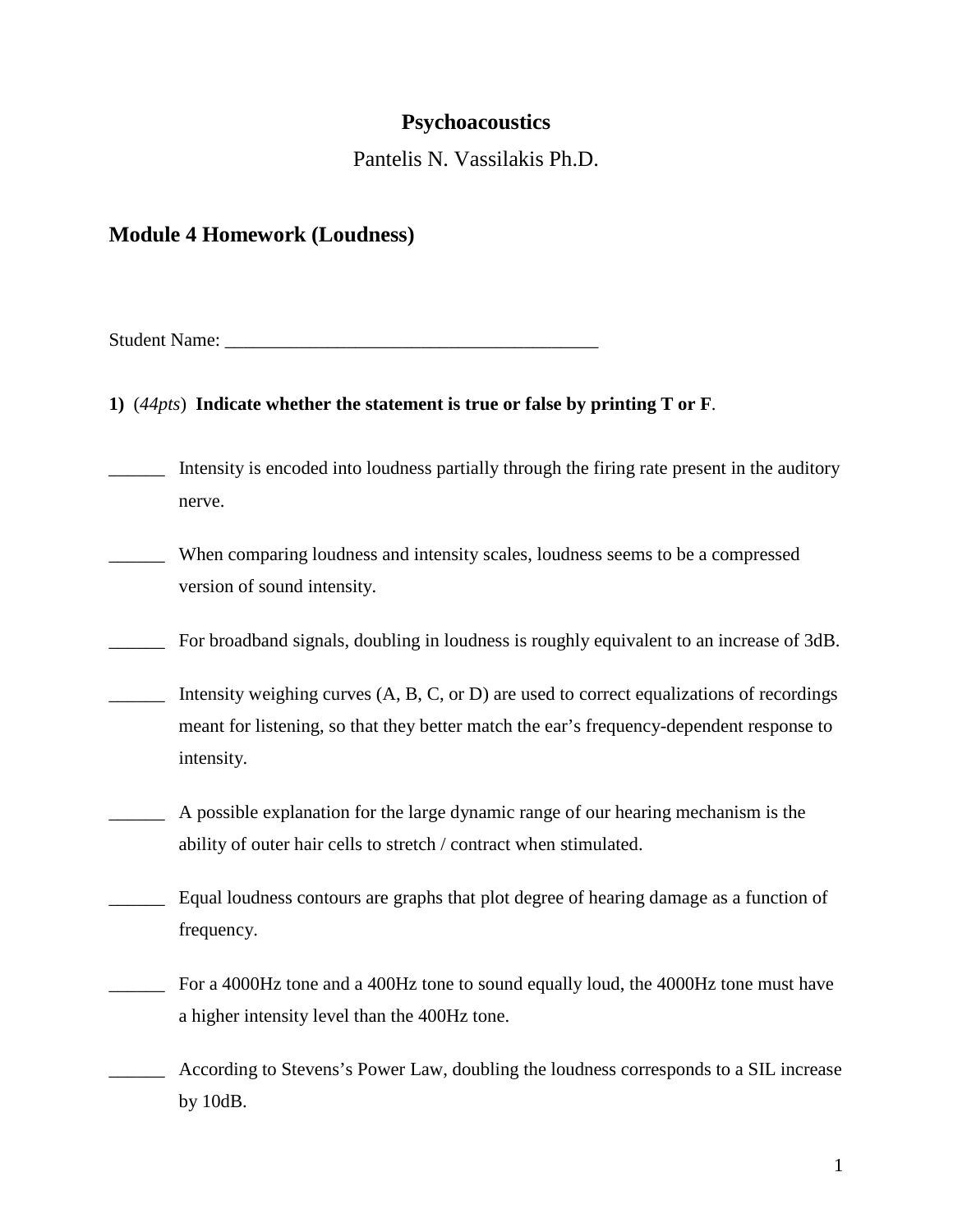\_\_\_\_\_\_ At stimulation levels 20-60dB, temporary threshold shifts (TTSs) increase very fast.

A temporary threshold shift (TTS) can be considered a manifestation of fatigue.

\_\_\_\_\_\_ The recovery interval (RI) is the time interval between the end of a stimulus and the measurement of its TTS effect.

## **2)** (*5pts*) **Which of the following is NOT a major factor that affects loudness perception?**

- a) Masking
- b) Duration
- c) Delay
- d) Eustachian tube clogging

**3)** (*5pts*) **If you were measuring noise levels with a Sound Pressure Level (SPL) meter in a quiet office space (background noise of ~ 40dB SPL), which weighting curve would you use?**

- a) C
- b) B
- c) D
- d) A

**4)** (*5pts*) **At high intensity levels, perception of fine loudness changes can be explained by the spread of excitation through different critical bands and/or nerve fibers. This theory works well for most signals, EXCEPT for**

- a) sine tones above 5000Hz.
- b) square waves.
- c) white noise at loud levels.
- d) sine tones between 500 Hz and 2000Hz.

#### **5)** (*5pts*) **The dynamic range of our hearing mechanism** (at around 1000Hz) **is approx**

- a) 60 dB.
- b) 80 dB.
- c) 120 dB.
- d) 200 dB.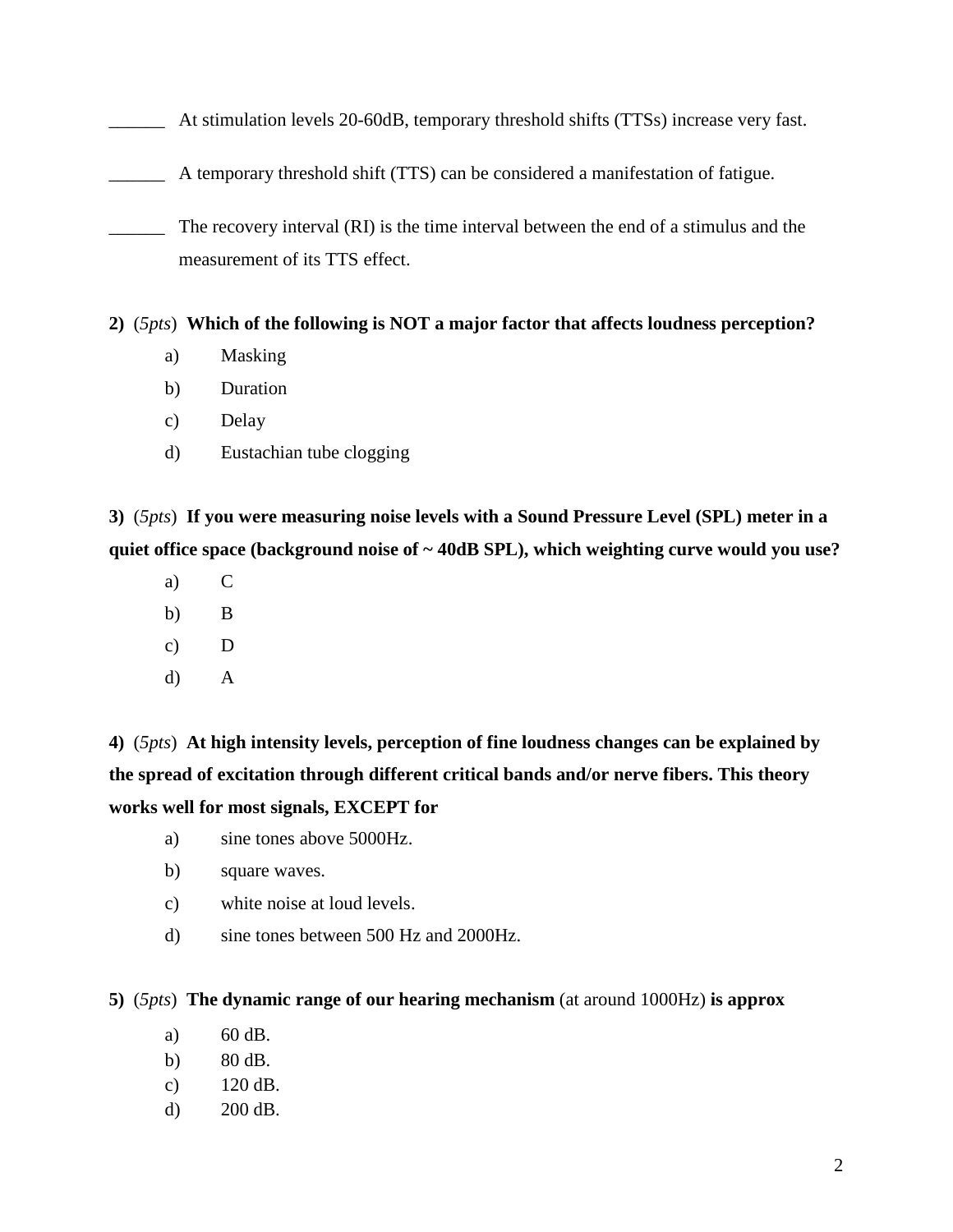## **6)** (*5pts*) **Two possible techniques of assessing the relationship between intensity level and**

### **loudness are**

- a) Steven's law and Weber's law
- b) magnitude estimation and magnitude production
- c) binaural matching and monaural comparison
- d) intensity discrimination and frequency selectivity

## **7)** (*5pts*) **JND stands for**

- a) Jurgen's Natural Decay.
- b) Just Nominal Dimension.
- c) Just Noticeable Difference.
- d) Journal of Neurological Disorders.

## **8)** (*5pts*) **Stevens's law relates loudness and intensity such that**

- a) loudness magnitude is proportional to some power of intensity.
- b) intensity is a constant fraction of loudness.
- c) loudness' magnitude scales linearly with intensity.
- d) loudness and intensity are the same.

## **9)** (12pts) **Fill in the blanks:**

**a)** Data compression algorithms are able to reduce audio data based mainly on

and and  $\blacksquare$  and  $\blacksquare$  information. **b**) The observation

that Weber's fraction is not constant across intensity levels is referred to as

\_\_\_\_\_\_\_\_\_\_\_\_\_\_\_\_\_\_\_\_\_\_. **c)** According to (b), intensity discrimination \_\_\_\_\_\_\_\_\_\_\_\_\_

(improves/reduces) as intensity level increases up to moderate (~60dB) levels and, at really

high levels, does not deteriorate/improve) as much as one would

expect based on IHC saturation characteristics.

## **10)** (*9pts*) **Using the two graphs on the next page** [**show your work on the graphs ],**

**a**) find the loudness level (phons) and the loudness (sones) for a 100Hz tone at 60dB SIL

Loudness level (phons): <br> Loudness (sones):

**b)** by how many dB would you have to *increase* the SIL of a 60dB 100Hz tone so that it

sounds as loud as a 60dB 4000Hz tone? SIL *increase*:

**c)** by how many dB would you have to *increase* the SIL of a 60dB 10000Hz tone so that it sounds as loud as a 60dB 4000Hz tone? SIL *increase*: